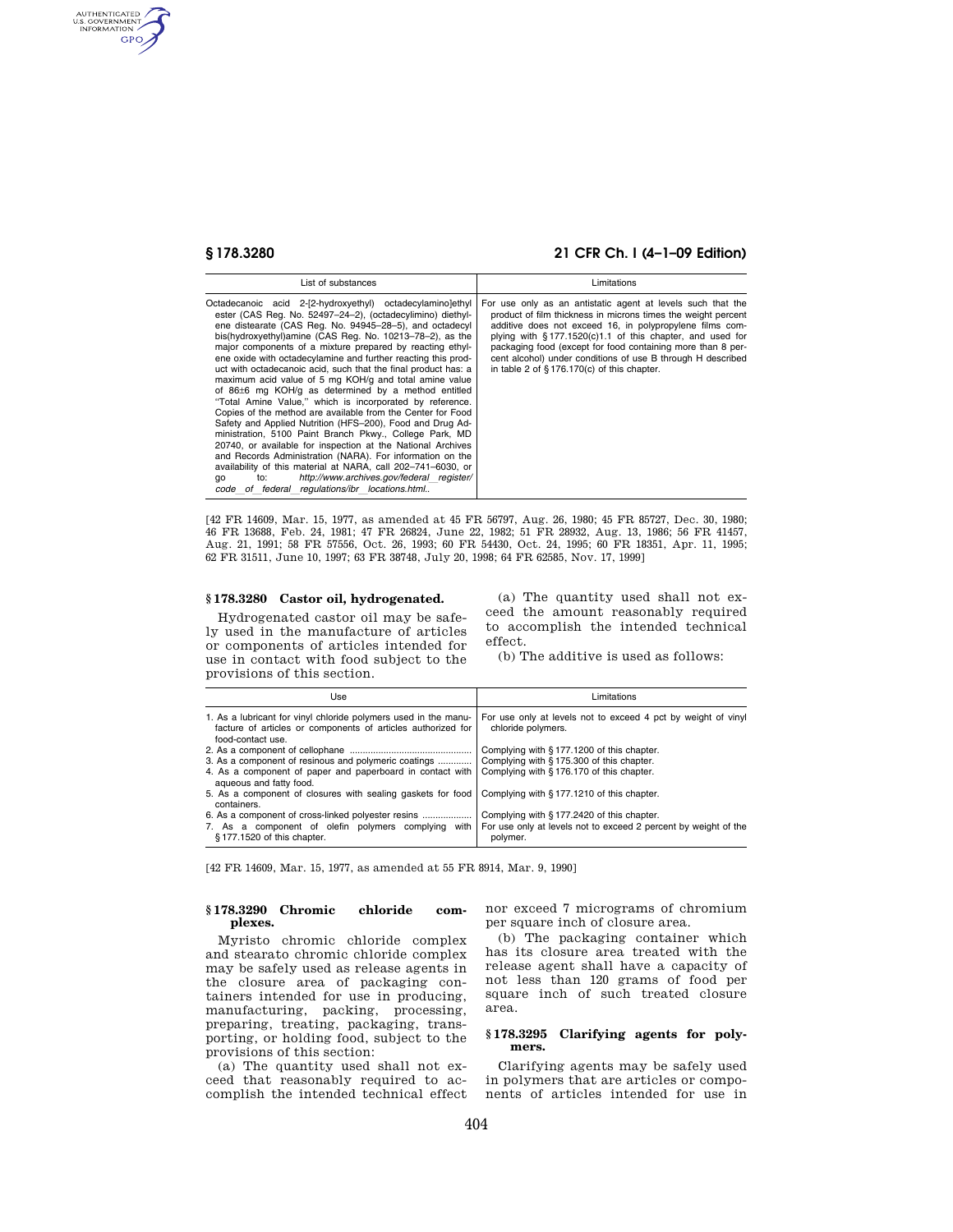# **Food and Drug Administration, HHS § 178.3295**

contact with food, subject to the provisions of this section:

| Substances                                                                                                                                                                                                                           | Limitations                                                                                                                                                                                                                                                                                                                                                                                                                                                                                                                                                                                                                                                                                          |
|--------------------------------------------------------------------------------------------------------------------------------------------------------------------------------------------------------------------------------------|------------------------------------------------------------------------------------------------------------------------------------------------------------------------------------------------------------------------------------------------------------------------------------------------------------------------------------------------------------------------------------------------------------------------------------------------------------------------------------------------------------------------------------------------------------------------------------------------------------------------------------------------------------------------------------------------------|
| Aluminum, hydroxybis[2,4,8,10-tetrakis(1,1-dimethylethyl)-6-hy-<br>droxy-12H-dibenzo[d,g][1,3,2]dioxaphosphocin<br>6-oxidatol-<br>(CAS Reg. No. 151841-65-5).                                                                        | For use only as a clarifying agent at levels not to exceed 0.25<br>percent by weight of polypropylene and polypropylene co-<br>polymers complying with §177.1520(c) of this chapter, items<br>1.1, 3.1, or 3.2. The finished polymers contact food only of<br>types I, II, IV-B, VI-B, VII-B, and VIII as identified in Table 1<br>of §176.170(c) of this chapter, under conditions of use B<br>through H described in Table 2 of $\S 176.170(c)$ of this chap-<br>ter or foods only of types III, IV-A, V, VI-A, VI-C, VII-A, and<br>IX as identified in Table 1 of $\S 176.170(c)$ of this chapter,<br>under conditions of use C through G described in Table 2 of<br>§176.170(c) of this chapter. |
| Bis(p-ethylbenzylidene) sorbitol (CAS Reg. No. 79072-96-1)                                                                                                                                                                           | For use only as a clarifying agent at a level not to exceed 0.35<br>percent by weight of olefin polymers complying with<br>§ 177.1520(c) of this chapter, items 1.1a, 1.1b, 3.1a, 3.2a, or<br>3.2b, where the copolymers complying with items 3.1a, 3.2a,<br>or 3.2b contain not less than 85 weight percent of polymer<br>units derived from propylene.                                                                                                                                                                                                                                                                                                                                             |
| $Di(\rho$ -tolylidene) sorbitol (CAS Reg. No. 54686-97-4)                                                                                                                                                                            | For use only as a clarifying agent at a level not to exceed 0.32<br>percent by weight in propylene homopolymer complying with<br>§177.1520(c) of this chapter, item 1.1, and in olefin copoly-<br>mers complying with $\S 177.1520(c)$ of this chapter, item 3.1<br>(containing at least 85 weight percent of polymer units de-<br>rived from propylene), in contact with all food types under<br>conditions of use C through G described in table 2 of<br>§ 176.170(c) of this chapter.                                                                                                                                                                                                             |
| Dibenzylidene sorbitol (CAS Reg. No. 32647-67-9) formed by<br>the condensation of two moles of benzaldehyde with one<br>mole of sorbitol, such that the final product has a minimum<br>content of 95 percent dibenzylidene sorbitol. | For use only as a clarifying agent for olefin polymers com-<br>plying with §177.1520(c) 1.1, 3.1, and 3.2 of this chapter<br>under conditions of use C, D, E, F, and G, described in table<br>2 of §176.170(c) of this chapter at a level not exceeding<br>0.25 percent by weight of the polymer.                                                                                                                                                                                                                                                                                                                                                                                                    |
| Dimethyldibenzylidene sorbitol (CAS Reg. No. 135861-56-2)                                                                                                                                                                            | For use only as a clarifying agent at a level not to exceed 0.4<br>percent by weight of olefin polymers complying with<br>§ 177.1520(c) of this chapter, items 1.1, 3.1, and 3.2, where<br>the copolymers complying with items 3.1 and 3.2 contain not<br>less than 85 weight percent of polymer units derived from<br>polypropylene. The finished polymers shall be used in con-<br>tact with food under conditions of use A through H described<br>in table 2 of $\S 176.170(c)$ of this chapter.                                                                                                                                                                                                  |
| Polyvinylcyclohexane (CAS Reg. No. 25498-06-0)                                                                                                                                                                                       | For use only as a clarfiying agent for polypropylene complying<br>with $\S$ 177.1520(c) of this chapter, item 1.1., and in pro-<br>pylene containing copolymers complying with §177.1520(c)<br>of this chapter, items 3.1 and 3.2, at a level not exceeding<br>0.1 percent by weight of the polyolefin.                                                                                                                                                                                                                                                                                                                                                                                              |
| Sodium di(p-tert-butylphenyl)phosphate (CAS Reg. No. 10491-<br>$31 - 3$ ).                                                                                                                                                           | For use only as a clarifying agent at a level not exceeding 0.35<br>parts per hundred of the resin in olefin polymers complying<br>with §177.1520(c) of this chapter, items 1.1, 3.1, or 3.2<br>(where the copolymers complying with items 3.1 and 3.2<br>contain not less than 85 weight percent of polymer units de-<br>rived from propylene).                                                                                                                                                                                                                                                                                                                                                     |